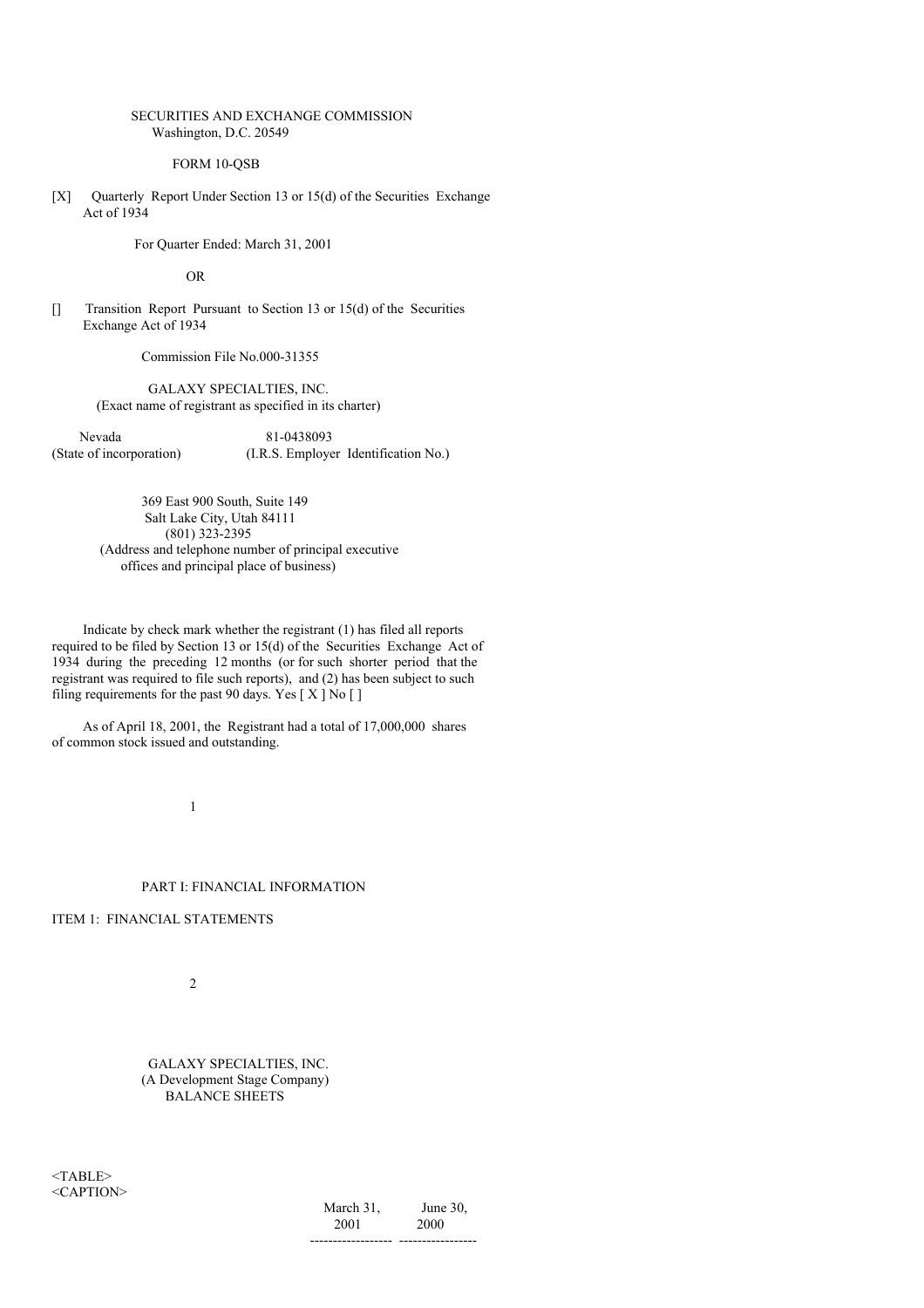| <b>ASSETS</b>                                                              |             |                                                           |                                | (Unaudited)                          |                     | (Audited)                       |                                            |          |  |
|----------------------------------------------------------------------------|-------------|-----------------------------------------------------------|--------------------------------|--------------------------------------|---------------------|---------------------------------|--------------------------------------------|----------|--|
| <b>CURRENT ASSETS</b>                                                      |             |                                                           |                                |                                      |                     |                                 |                                            |          |  |
| $<\!\!S\!\!>$                                                              |             |                                                           | $<\infty$                      |                                      | $\langle C \rangle$ |                                 |                                            |          |  |
| Cash in bank                                                               |             |                                                           | \$                             |                                      | $0 \text{ }$ \$     | $\boldsymbol{0}$                |                                            |          |  |
|                                                                            |             |                                                           |                                |                                      |                     |                                 |                                            |          |  |
|                                                                            |             |                                                           | \$                             | 0 <sup>5</sup>                       |                     | $\overline{0}$                  |                                            |          |  |
|                                                                            |             |                                                           |                                |                                      |                     |                                 |                                            |          |  |
| LIABILITIES & EQUITY (DEFICIT)<br><b>CURRENT LIABILITIES</b>               |             |                                                           |                                |                                      |                     |                                 |                                            |          |  |
| Accounts payable - related party (Note 4)                                  |             |                                                           |                                | $\mathbb{S}$                         |                     | 28,000 \$                       | 28,000                                     |          |  |
|                                                                            |             |                                                           |                                |                                      |                     |                                 |                                            |          |  |
|                                                                            |             | TOTAL CURRENT LIABILITIES                                 |                                |                                      |                     | 28,000                          | 28,000                                     |          |  |
| STOCKHOLDERS' EQUITY (DEFICIT)                                             |             |                                                           |                                |                                      |                     |                                 |                                            |          |  |
| Common Stock \$.001 par value:                                             |             |                                                           |                                |                                      |                     |                                 |                                            |          |  |
| Authorized - 20,000,000 shares<br>Issued and outstanding 17,000,000 shares |             |                                                           |                                |                                      |                     | 17,000                          | 17,000                                     |          |  |
| Deficit accumulated during the development stage (45,000)                  |             |                                                           |                                |                                      |                     |                                 | (45,000)                                   |          |  |
|                                                                            |             |                                                           |                                | ------------------ ----------------- |                     |                                 |                                            |          |  |
|                                                                            |             | TOTAL STOCKHOLDERS' EQUITY (DEFICIT)                      |                                |                                      |                     |                                 | (28,000)                                   | (28,000) |  |
|                                                                            |             |                                                           |                                |                                      |                     |                                 |                                            |          |  |
|                                                                            |             |                                                           | \$                             | 0 <sup>5</sup>                       |                     | $\boldsymbol{0}$                |                                            |          |  |
| $<$ /TABLE>                                                                |             |                                                           |                                |                                      |                     |                                 |                                            |          |  |
|                                                                            |             |                                                           |                                |                                      |                     |                                 |                                            |          |  |
| See Notes to Financial Statements.                                         |             |                                                           |                                |                                      |                     |                                 |                                            |          |  |
|                                                                            | 3           |                                                           |                                |                                      |                     |                                 |                                            |          |  |
|                                                                            |             |                                                           |                                |                                      |                     |                                 |                                            |          |  |
|                                                                            |             |                                                           |                                |                                      |                     |                                 |                                            |          |  |
|                                                                            |             |                                                           |                                |                                      |                     |                                 |                                            |          |  |
|                                                                            |             | GALAXY SPECIALTIES, INC.<br>(A Development Stage Company) |                                |                                      |                     |                                 |                                            |          |  |
|                                                                            |             | STATEMENTS OF OPERATIONS                                  |                                |                                      |                     |                                 |                                            |          |  |
|                                                                            | (Unaudited) |                                                           |                                |                                      |                     |                                 |                                            |          |  |
| $<$ TABLE>                                                                 |             |                                                           |                                |                                      |                     |                                 |                                            |          |  |
| <caption></caption>                                                        |             |                                                           |                                |                                      |                     | 3/7/86                          |                                            |          |  |
| Three Months Ended<br>March 31,<br>2001                                    |             |                                                           |                                |                                      |                     | Nine Months Ended               | (Date of                                   |          |  |
|                                                                            |             | 2000                                                      |                                | 2001                                 | March 31,           | 2000                            | inception) to<br>3/31/2001                 |          |  |
|                                                                            |             |                                                           |                                |                                      |                     |                                 |                                            |          |  |
| $<\!\!S\!\!>$                                                              | <<>         | $\langle C \rangle$                                       |                                | <<>                                  |                     | $\langle C \rangle$             | $<\infty$                                  |          |  |
| Net sales<br>Cost of sales                                                 | \$          | $0 \text{ s}$<br>$\mathbf{0}$                             | 0 <sup>5</sup><br>$\mathbf{0}$ | $\mathbf{0}$                         | 0 S                 | 0 <sup>5</sup><br>$\mathbf{0}$  | $\overline{\phantom{0}}$<br>$\overline{0}$ |          |  |
|                                                                            |             |                                                           |                                |                                      |                     |                                 |                                            |          |  |
| <b>GROSS PROFIT</b>                                                        |             | $\boldsymbol{0}$                                          |                                | $\bf{0}$                             | $\mathbf{0}$        | $\mathbf{0}$                    | $\bf{0}$                                   |          |  |
|                                                                            |             |                                                           |                                |                                      |                     |                                 |                                            |          |  |
| General & administrative<br>expenses                                       |             | $\overline{0}$                                            | $\mathbf{0}$                   | $\boldsymbol{0}$                     |                     | $\mathbf{0}$                    | 45,000                                     |          |  |
|                                                                            |             |                                                           |                                |                                      |                     |                                 |                                            |          |  |
|                                                                            |             | 0 <sup>5</sup>                                            |                                |                                      |                     |                                 |                                            |          |  |
|                                                                            | NET LOSS \$ |                                                           |                                | $0 \text{ s}$                        |                     | $0 \quad$ \$<br>$0 \text{ }$ \$ | (45,000)                                   |          |  |
|                                                                            |             |                                                           |                                |                                      |                     |                                 |                                            |          |  |
| <b>BASIC AND DILUTED</b><br>(LOSS) PER COMMON                              |             |                                                           |                                |                                      |                     |                                 |                                            |          |  |
| <b>SHARE</b>                                                               |             |                                                           |                                |                                      |                     |                                 |                                            |          |  |
| Net income (loss) per<br>weighted average share                            |             | $\mathbb{S}$<br>$.000\;\;{\rm S}$                         |                                | $(.000)$ \$ .000 \$                  |                     |                                 | (.000)                                     |          |  |
|                                                                            |             |                                                           |                                |                                      |                     |                                 |                                            |          |  |
|                                                                            |             |                                                           |                                |                                      |                     |                                 |                                            |          |  |
| Weighted average number of<br>common shares used to                        |             |                                                           |                                |                                      |                     |                                 |                                            |          |  |
| compute net income (loss)                                                  |             |                                                           |                                |                                      |                     |                                 |                                            |          |  |
| per weighted average share                                                 |             | 17,000,000                                                |                                | 17,000,000                           |                     | 17,000,000                      | 17,000,000                                 |          |  |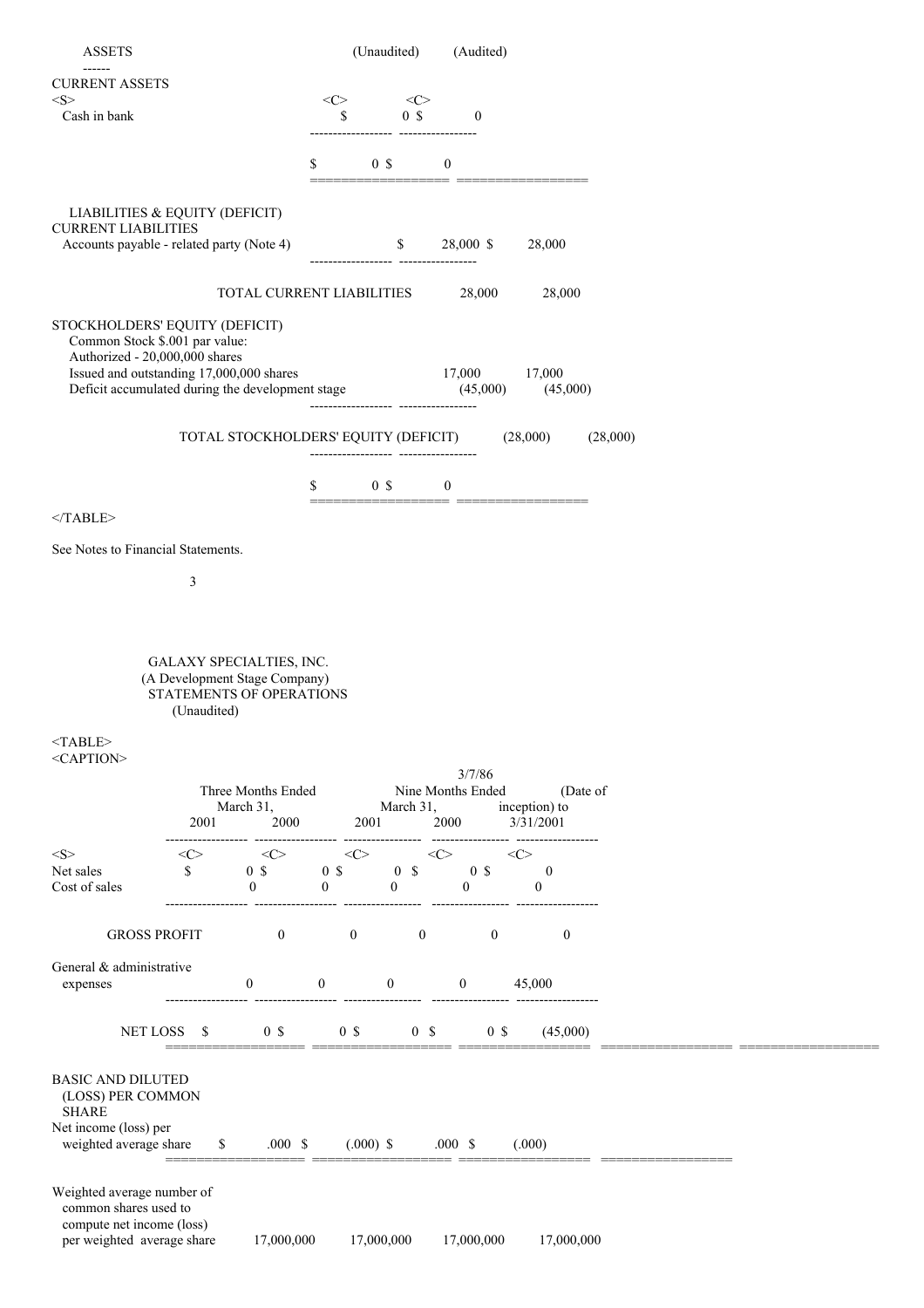See Notes to Financial Statements.

4

GALAXY SPECIALTIES, INC. (A Development Stage Company) STATEMENTS OF CASH FLOWS (Unaudited)

 $<$ TABLE> <CAPTION>

|                                                     |   |                  |                | 3/7/86           |                  |                   |                  |                     |                           |                  |                  |          |                  |                  |
|-----------------------------------------------------|---|------------------|----------------|------------------|------------------|-------------------|------------------|---------------------|---------------------------|------------------|------------------|----------|------------------|------------------|
| Three Months Ended<br>March 31,                     |   |                  |                |                  |                  | Nine Months Ended |                  |                     | (Date of<br>inception) to |                  |                  |          |                  |                  |
| 2001                                                |   |                  | 2000           |                  | 2001             |                   | March 31,        | 2000                |                           |                  | 3/31/2001        |          |                  |                  |
|                                                     |   |                  |                |                  |                  |                   |                  |                     |                           |                  |                  |          |                  |                  |
| OPERATING ACTIVITIES                                |   |                  |                |                  |                  |                   |                  |                     |                           |                  |                  |          |                  |                  |
| $<\!\!S\!\!>$<br>$<\infty$                          |   | $<\infty$        |                |                  | $<\infty$        |                   |                  | $\langle C \rangle$ |                           |                  | $<$ C>           |          |                  |                  |
| Net income (loss)                                   | S | 0 <sup>5</sup>   |                |                  | 0 <sup>5</sup>   |                   |                  | $0 \quad$           |                           | 0 <sup>5</sup>   |                  |          | (45,000)         |                  |
| Adjustments to reconcile net                        |   |                  |                |                  |                  |                   |                  |                     |                           |                  |                  |          |                  |                  |
| income (loss) to cash used                          |   |                  |                |                  |                  |                   |                  |                     |                           |                  |                  |          |                  |                  |
| by operating activities:                            |   |                  |                |                  |                  |                   |                  |                     |                           |                  |                  |          |                  |                  |
| Amortization<br>Accounts payable                    |   | $\boldsymbol{0}$ |                | $\boldsymbol{0}$ |                  |                   | $\mathbf{0}$     |                     | $\mathbf{0}$              |                  |                  | 17,000   |                  |                  |
| related party                                       |   | $\boldsymbol{0}$ |                | $\boldsymbol{0}$ |                  | $\boldsymbol{0}$  |                  |                     | $\boldsymbol{0}$          |                  | 28,000           |          |                  |                  |
|                                                     |   |                  |                |                  |                  |                   |                  |                     |                           |                  |                  |          |                  |                  |
|                                                     |   |                  |                |                  |                  |                   |                  |                     |                           |                  |                  |          |                  |                  |
| NET CASH USED BY                                    |   |                  |                |                  |                  |                   |                  |                     |                           |                  |                  |          |                  |                  |
| OPERATING ACTIVITIES                                |   |                  | $\overline{0}$ |                  |                  | $\mathbf{0}$      |                  |                     | $\boldsymbol{0}$          |                  | $\boldsymbol{0}$ |          |                  | $\boldsymbol{0}$ |
|                                                     |   |                  |                |                  |                  |                   |                  |                     |                           |                  |                  |          |                  |                  |
| <b>INVESTING ACTIVITIES</b>                         |   |                  |                |                  |                  |                   |                  |                     |                           |                  |                  |          |                  |                  |
| Organization costs                                  |   | $\boldsymbol{0}$ |                |                  | $\boldsymbol{0}$ |                   | $\boldsymbol{0}$ |                     |                           | $\boldsymbol{0}$ |                  | (17,000) |                  |                  |
|                                                     |   |                  |                |                  |                  |                   |                  |                     |                           |                  |                  |          |                  |                  |
| NET CASH REQUIRED BY                                |   |                  |                |                  |                  |                   |                  |                     |                           |                  |                  |          |                  |                  |
| <b>INVESTING ACTIVITIES</b>                         |   |                  |                | $\mathbf{0}$     |                  | $\mathbf{0}$      |                  | $\mathbf{0}$        |                           |                  | $\boldsymbol{0}$ |          | (17,000)         |                  |
|                                                     |   |                  |                |                  |                  |                   |                  |                     |                           |                  |                  |          |                  |                  |
| <b>FINANCING ACTIVITIES</b>                         |   |                  |                |                  |                  |                   |                  |                     |                           |                  |                  |          |                  |                  |
| Proceeds from sale of                               |   |                  |                |                  |                  |                   |                  |                     |                           |                  |                  |          |                  |                  |
| common stock                                        |   | $\boldsymbol{0}$ |                |                  | $\bf{0}$         |                   | $\bf{0}$         |                     |                           | $\mathbf{0}$     |                  | 17,000   |                  |                  |
|                                                     |   |                  |                |                  |                  |                   |                  |                     |                           |                  |                  |          |                  |                  |
| NET CASH PROVIDED BY                                |   |                  |                |                  |                  |                   |                  |                     |                           |                  |                  |          |                  |                  |
| <b>FINANCING ACTIVITIES</b>                         |   |                  |                | $\mathbf{0}$     |                  | $\mathbf{0}$      |                  |                     | $\boldsymbol{0}$          |                  | $\overline{0}$   |          | 17,000           |                  |
|                                                     |   |                  |                |                  |                  |                   |                  |                     |                           |                  |                  |          |                  |                  |
|                                                     |   |                  |                |                  |                  |                   |                  |                     |                           |                  |                  |          |                  |                  |
| <b>INCREASE IN CASH AND</b>                         |   |                  |                |                  |                  |                   |                  |                     |                           |                  |                  |          |                  |                  |
| <b>CASH EQUIVALENTS</b>                             |   |                  | $\mathbf{0}$   |                  |                  | $\mathbf{0}$      |                  | $\bf{0}$            |                           |                  | $\mathbf{0}$     |          | $\boldsymbol{0}$ |                  |
|                                                     |   |                  |                |                  |                  |                   |                  |                     |                           |                  |                  |          |                  |                  |
| Cash and cash equivalents<br>at beginning of period |   | $\boldsymbol{0}$ |                |                  | $\boldsymbol{0}$ |                   | $\bf{0}$         |                     |                           | $\bf{0}$         |                  | $\bf{0}$ |                  |                  |
|                                                     |   |                  |                |                  |                  |                   |                  |                     |                           |                  |                  |          |                  |                  |
|                                                     |   |                  |                |                  |                  |                   |                  |                     |                           |                  |                  |          |                  |                  |
| <b>CASH &amp; CASH</b>                              |   |                  |                |                  |                  |                   |                  |                     |                           |                  |                  |          |                  |                  |
| <b>EQUIVALENTS AT</b>                               |   |                  |                |                  |                  |                   |                  |                     |                           |                  |                  |          |                  |                  |
| <b>END OF PERIOD \$</b>                             |   |                  | 0 <sup>5</sup> |                  |                  | 0 <sup>5</sup>    |                  | 0 S                 |                           |                  | 0 <sup>5</sup>   |          | $\boldsymbol{0}$ |                  |
|                                                     |   |                  |                |                  |                  |                   |                  |                     |                           |                  |                  |          |                  |                  |

================== ================== ================= =================

 $<$ /TABLE>

See Notes to Financial Statements.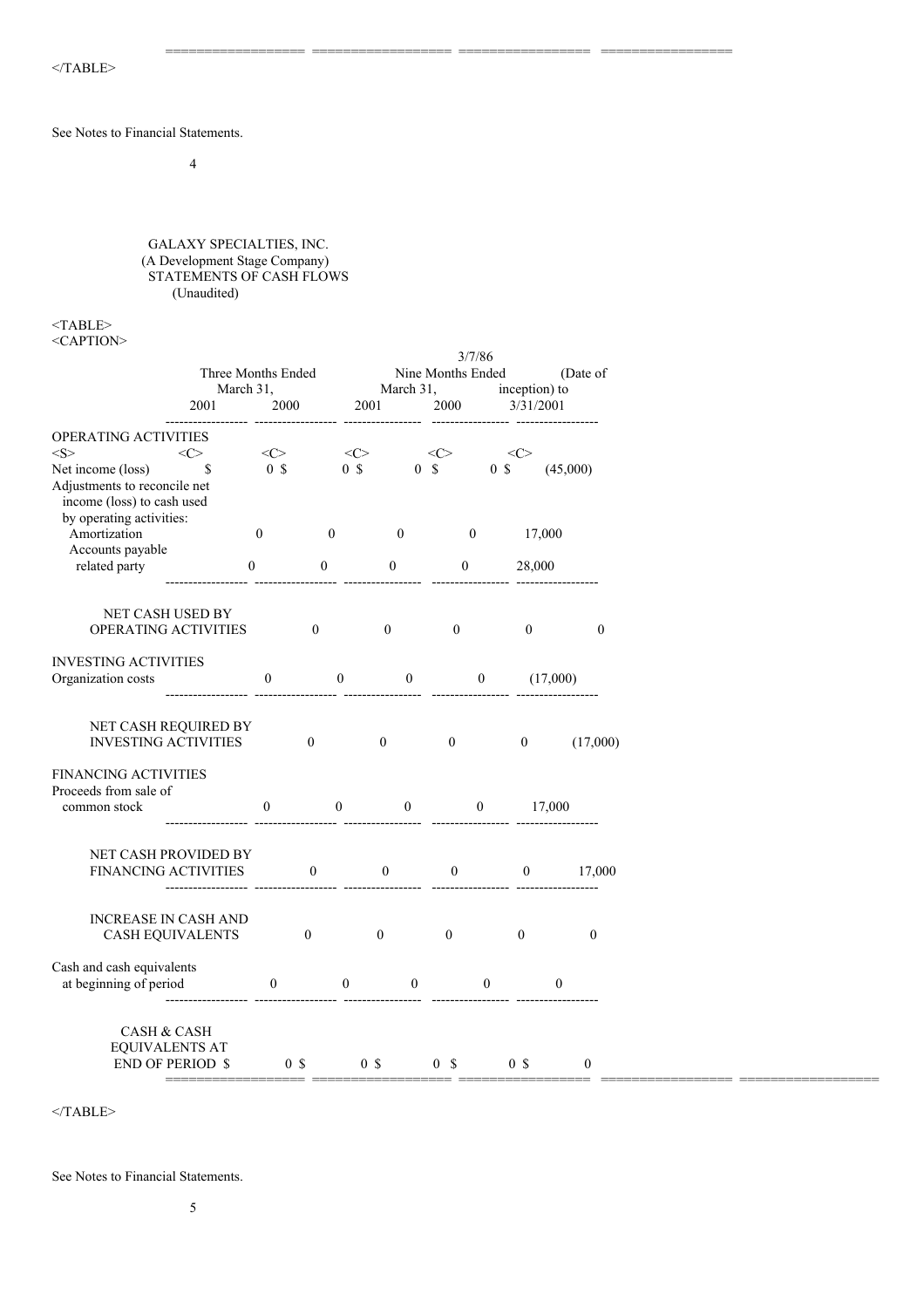GALAXY SPECIALTIES, INC. (A Development Stage Company) NOTES TO FINANCIAL STATEMENTS March 31, 2001

# NOTE 1: SUMMARY OF SIGNIFICANT ACCOUNTING PRINCIPLES

#### a. Basis of Presentation

The accompanying financial statements have been prepared in accordance with generally accepted accounting principles ("GAAP") for interim financial information. Accordingly, they do not include all of the information and footnotes required by generally accepted auditing principles for complete financial statements. The unaudited financial statements should, therefore, be read in conjunction with the financial statements and notes thereto in the Report on Form 10-SB12G for the year ended June 30, 2000. In the opinion of management, all adjustments (consisting of normal and recurring adjustments) considered necessary for a fair presentation, have been included. The results of operations for the nine month period ended March 31, 2001 are not necessarily indicative of the results that may be expected for the entire fiscal year.

### b. Organization & Consolidation Policy

Galaxy Specialties, Inc. (the Company), a Nevada corporation, was incorporated on May 22, 2000. On June 5, 2000, the Company merged with Hystar Aerospace Marketing Corporation of Montana Inc. (Hystar). The Company is the surviving corporation.

Hystar Aerospace Marketing Corporation of Montana was incorporated March 7, 1986 to lease, sell, and market airships and the Burkett Mill, a waste milling device, which rights were acquired from VIP Worldnet, Inc., initially the only shareholder. The technology to further develop the airship and the mill by the parent company proved to be prohibitive, and shortly after the acquisition of the marketing rights further activity ceased. Hystar has been inactive since that date.

The merger was recorded under the pooling of interests method of accounting. Each share of the Company remained outstanding as one fully paid and non-assessable share of capital stock of the surviving corporation.

The accompanying financial statements present the financial condition and results of operations of Hystar from its inception through the merger date and of the surviving entity, the Company, as of the merger date.

c. Recognition of Revenue

The Company recognizes income and expense on the accrual basis of accounting.

### d. Net Loss Per Common Share

Basic and diluted loss per common share is computed by dividing net loss available to common shareholders by the weighted average number of common shares outstanding during the periods presented.

e. Cash and Cash Equivalents

The Company considers all highly liquid investments with maturities of three months or less to be cash equivalents.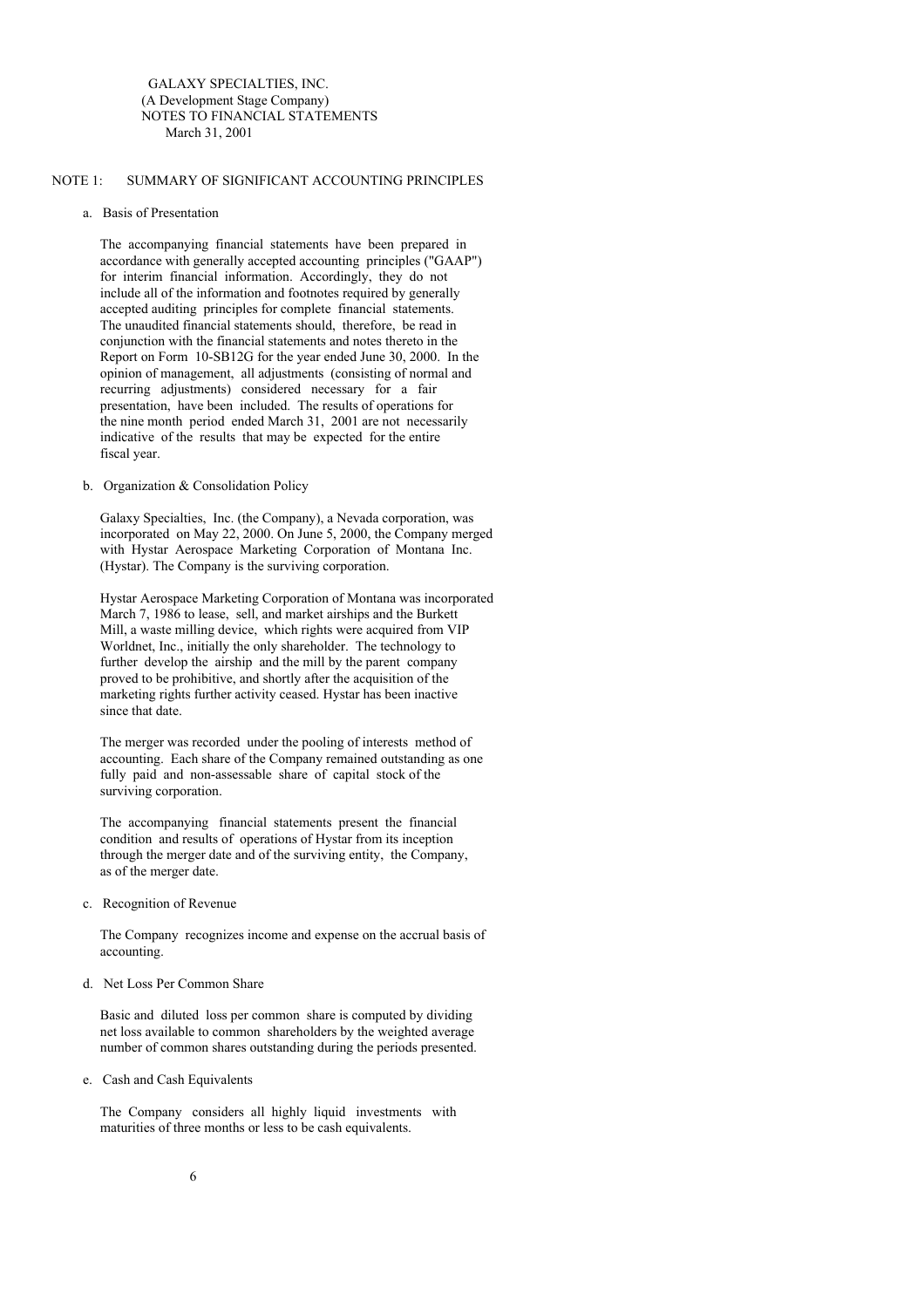### NOTE 1: SUMMARY OF SIGNIFICANT ACCOUNTING PRINCIPLES (continued)

### f. Provision for Income Taxes

The Company records the income tax effect of transactions in the same year that the transactions enter into the determination of income, regardless of when the transactions are recognized for tax purposes. Tax credits are recorded in the year realized. Since the Company has not yet realized income as of the date of this report, no provision for income taxes has been made.

In February, 1992, the Financial Accounting Standards Board adopted Statement of Financial Accounting Standards No. 109, Accounting for Income Taxes, which supersedes substantially all existing authoritative literature for accounting for income taxes and requires deferred tax balances to be adjusted to reflect the tax rates in effect when those amounts are expected to become payable or refundable. The Statement was applied in the Company's financial statements for the fiscal year commencing July 1, 1992.

No provision for income taxes have been recorded due to net operating loss carryforwards totaling approximately \$45,000 that will be offset against future taxable income. These NOL carryforwards begin to expire in the year 2001. No tax benefit has been reported in the financial statements because the Company believes there is a 50% or greater chance the carryforwards will expire unused.

### g. Use of Estimates

The preparation of financial statements in conformity with generally accepted accounting principles requires management to make estimates and assumptions that affect the reported amounts of assets and liabilities and disclosure of contingent assets and liabilities at the date of the financial statement and the reported amounts of revenues and expenses during the reporting period. Actual results could differ from those estimates.

h. Dividend Policy

The Company has not yet adopted any policy regarding payment of dividends.

i. Organization Costs

The Company amortized its organization costs over a five year period.

### NOTE 2: GOING CONCERN

The accompanying financial statements have been prepared assuming that the Company will continue as a going concern. The Company has no assets and has had recurring operating losses for the past several years and is dependent upon financing to continue operations. The financial statements do not include any adjustments that might result from the outcome of this uncertainty. It is management's plan to find an operating company to merge with, thus creating necessary operating revenue.

# NOTE 3: CAPITALIZATION

In 1986, the Company issued 17,000,000 shares of common stock for the marketing rights to a waste milling device. The value of this issuance was \$17,000.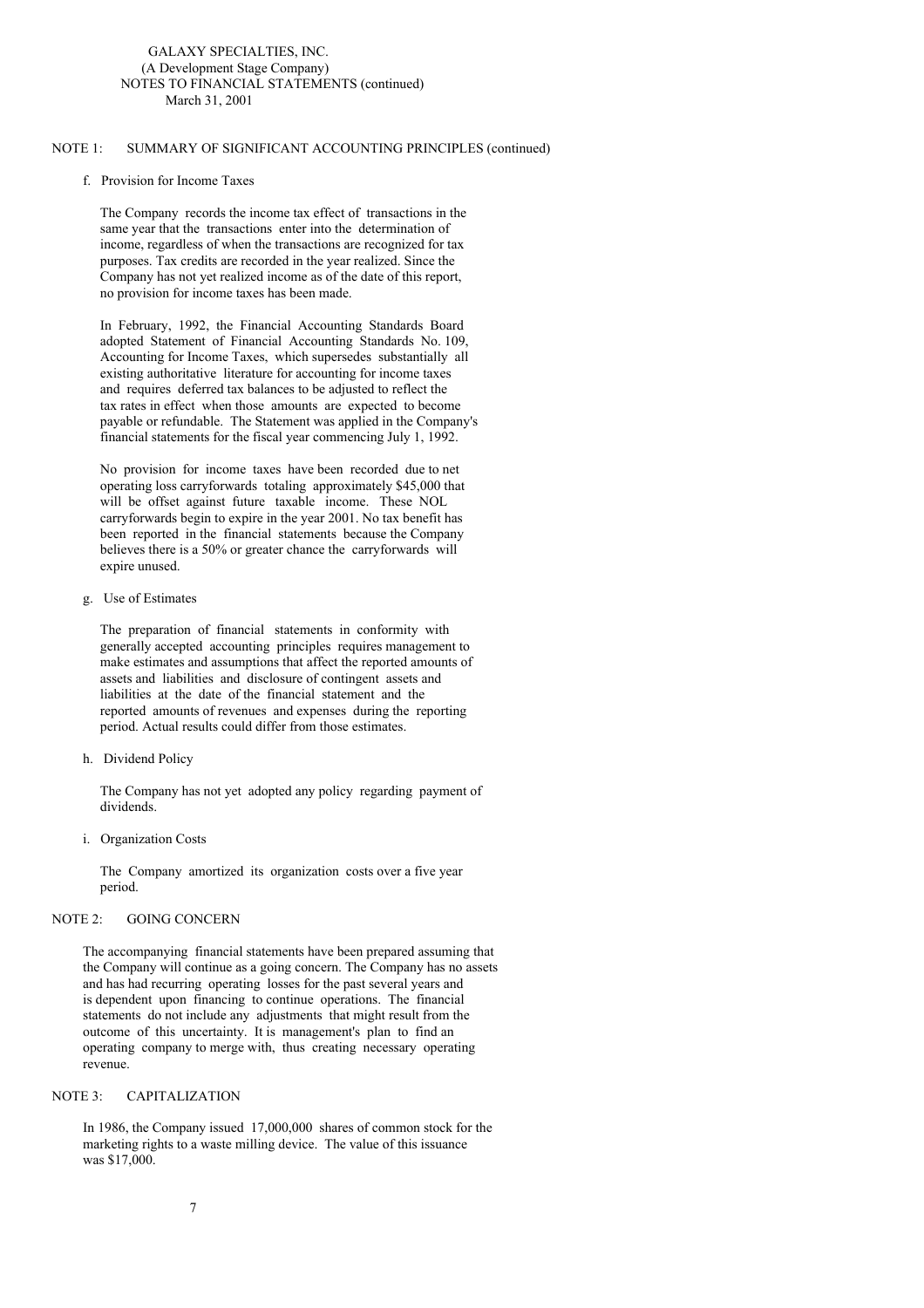# GALAXY SPECIALTIES, INC. (A Development Stage Company) NOTES TO FINANCIAL STATEMENTS (continued) March 31, 2001

# NOTE 4: RELATED PARTY TRANSACTIONS

During the year ended June 30, 2000, the Company incurred \$28,000 of professional fees payable to Mutual Ventures Corp. An officer of the Company is also an employee of Mutual Ventures Corp.

# NOTE 5: DEVELOPMENT STAGE COMPANY

The Company is a development stage company as defined in Financial Accounting Standards Board Statement No. 7. It is concentrating substantially all of its efforts in raising capital and searching for a business operation with which to merge, or assets to acquire, in order to generate significant operations.

8

In this report references to "Galaxy Specialities," "we," "us," and "our" refer to Galaxy Specialities, Inc.

#### Forward Looking Statements

This form 10-QSB contains certain forward-looking statements within the meaning of the Private Securities Litigation Reform Act of 1995. For this purpose any statements contained in this Form 10-QSB that are not statements of historical fact may be deemed to be forward-looking statements. Without limiting the foregoing, words such as "may," "will," "expect," "believe," "anticipate," "estimate" or "continue" or comparable terminology are intended to identify forward-looking statements. These statements by their nature involve substantial risks and uncertainties, and actual results may differ materially depending on a variety of factors, many of which are not within our control. These factors include but are not limited to economic conditions generally and in the industries which we may participate; competition within our chosen market and failure by Galaxy Specialities to successfully develop business relationships.

# ITEM 2: PLAN OF OPERATIONS

We are a development stage company with no assets and recurring losses from inception and are dependent upon financing to continue operations. For the year ended June 30, 2000 and the nine months ended March 31, 2001, we had no cash on hand and total current liabilities of \$28,000. The \$28,000 note payable is for accounting and legal fees incurred during the 2000 fiscal year and paid on our behalf by a related party.

We have no material commitments for the next twelve months. We believe that our current cash needs for at least the next twelve months can be met by loans from our directors, officers and shareholders based on understandings we have with these persons. However, these understandings are not formal agreements and therefore these persons are not obligated to provide funds. We may repay any loans, costs of services and advancements with cash, if available, or we may convert them into common stock.

Our management intends to actively pursue business opportunities during the next twelve months. All risks inherent in new and inexperienced enterprises are inherent in our business. We have not made a formal study of the economic potential of any business. At the present, we have not identified any assets or business opportunities for acquisition. If we obtain a business opportunity, it may be necessary to raise additional capital, which may be accomplished by selling our common stock.

Based on current economic and regulatory conditions, management believes that it is possible, if not probable, for a company like ours, without many assets or liabilities, to negotiate a merger or acquisition with a viable